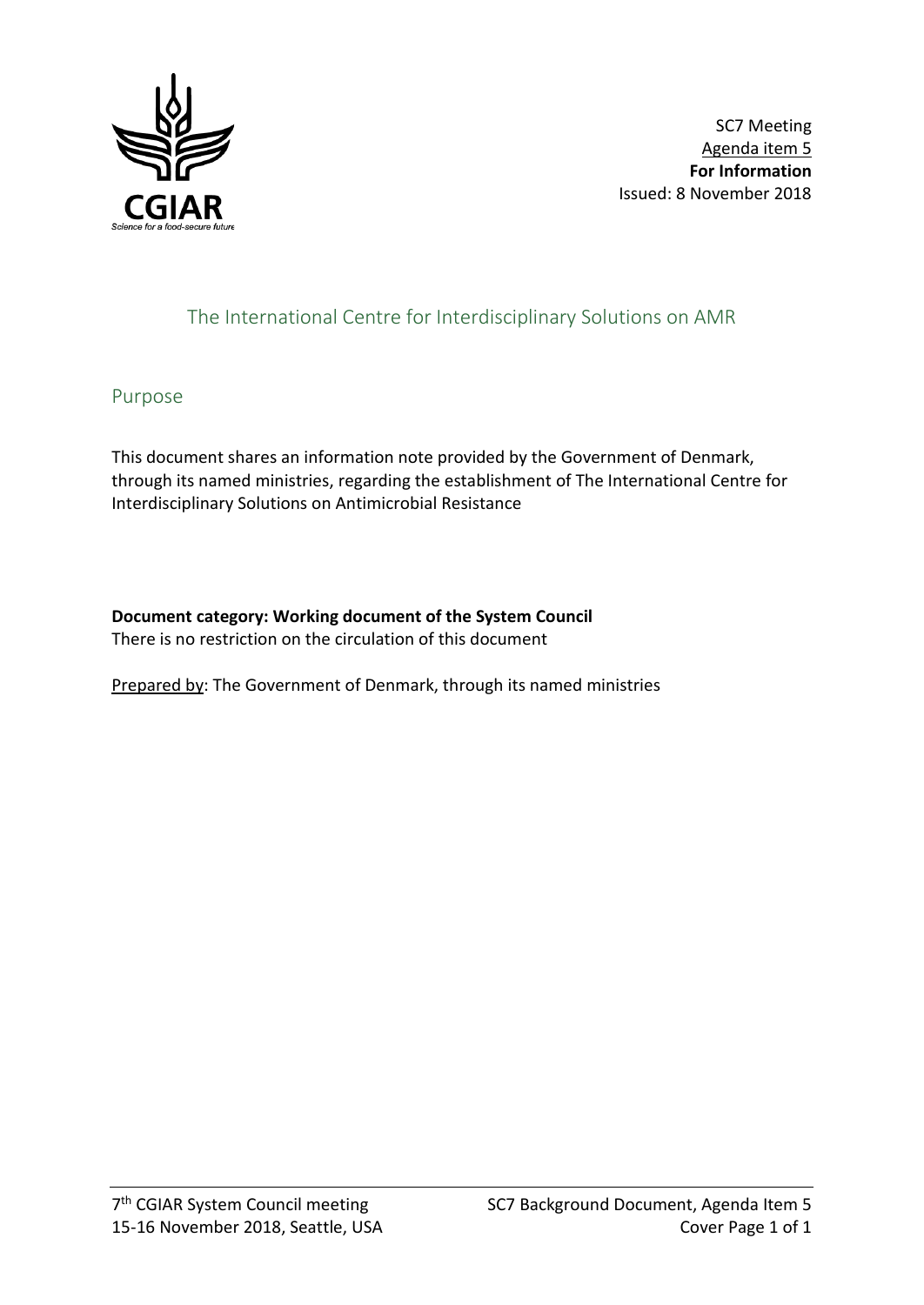





議

### **The International Centre for Interdisciplinary Solutions on AMR**

#### **A global Centre on Antimicrobial Resistance (AMR)**

An International Centre for Interdisciplinary Solutions on Antimicrobial Resistance (ARC) will strengthen global governance in the fight against AMR with a particular focus on the practical challenges that AMR poses not least in low- and middle-income countries. It will serve as an independent global knowledge node for evidence on antimicrobial drug resistance and support the development and implementation of context-specific solutions for its elimination. The centre will support the translation of policies into evidence-based practices and bring together experiences gained from implementation research across scientific disciplines.

#### **Background**

It is widely recognised that AMR is one of the biggest threats to global health, prosperity and economic growth. Although governments and international organizations are aware of this issue and agree that antibiotics represents a common good not to be misused for humans nor animals, the scope and urgency of the problem require a globally coordinated response with a focus on One Health actions and interventions. Failure to tackle AMR threatens the achievement of the Sustainable Development Goals (SDGs)—including those on poverty reduction, reduced inequalities, clean water, and sanitation—and progress already made will be threatened. In 2018, around one million people will die from infections that were once treatable with antimicrobials, and at the same time, an estimated 5.7 million people die annually because of lack of access to antibiotics. As stressed by WHO, effective antibiotics is a pillar allowing us to live longer, live healthier, and benefit from modern medicine. Health care, including cancer treatment and surgical procedures, depends on effective antibiotics.

The reality of AMR spreading across borders demands the strengthening of global governance arrangements; no country can avoid the consequences when antimicrobials become ineffective. The Tripartite Plus Collaboration of WHO, OIE, FAO and UNEP plays - along with efforts of other key stakeholders - an essential role in creating the policy framework for the battle against AMR. These parties have confirmed the need for a stronger global governance to provide practical guidance for sustained effective global action against AMR. Major knowledge gaps remain when it comes to translating policy into action. There is an urgent need to develop and coordinate interdisciplinary and multi-sectorial approaches to science-based interventions and develop sustainable and effective solutions, in particular in low- and middle-income countries, and to communicate those solutions globally. To fulfil this ambition, a truly interdisciplinary centre of excellence that takes into account all aspects of the One Health approach is needed. ARC will be unique in addressing this.

#### **A Hub for International Partnerships**

Through collaborative partnerships, ARC is to underpin the global action plan on AMR because:

- The Centre will act as a resource for all national and international bodies, including the private sector, working to mitigate AMR. In addition to collecting information on the state-of-art, the Centre will conduct and commission research to close knowledge gaps.
- The Centre will promote a One Health interdisciplinary approach to combating AMR that incorporates multiple sectors, domains and disciplines including health, the natural and the social sciences.